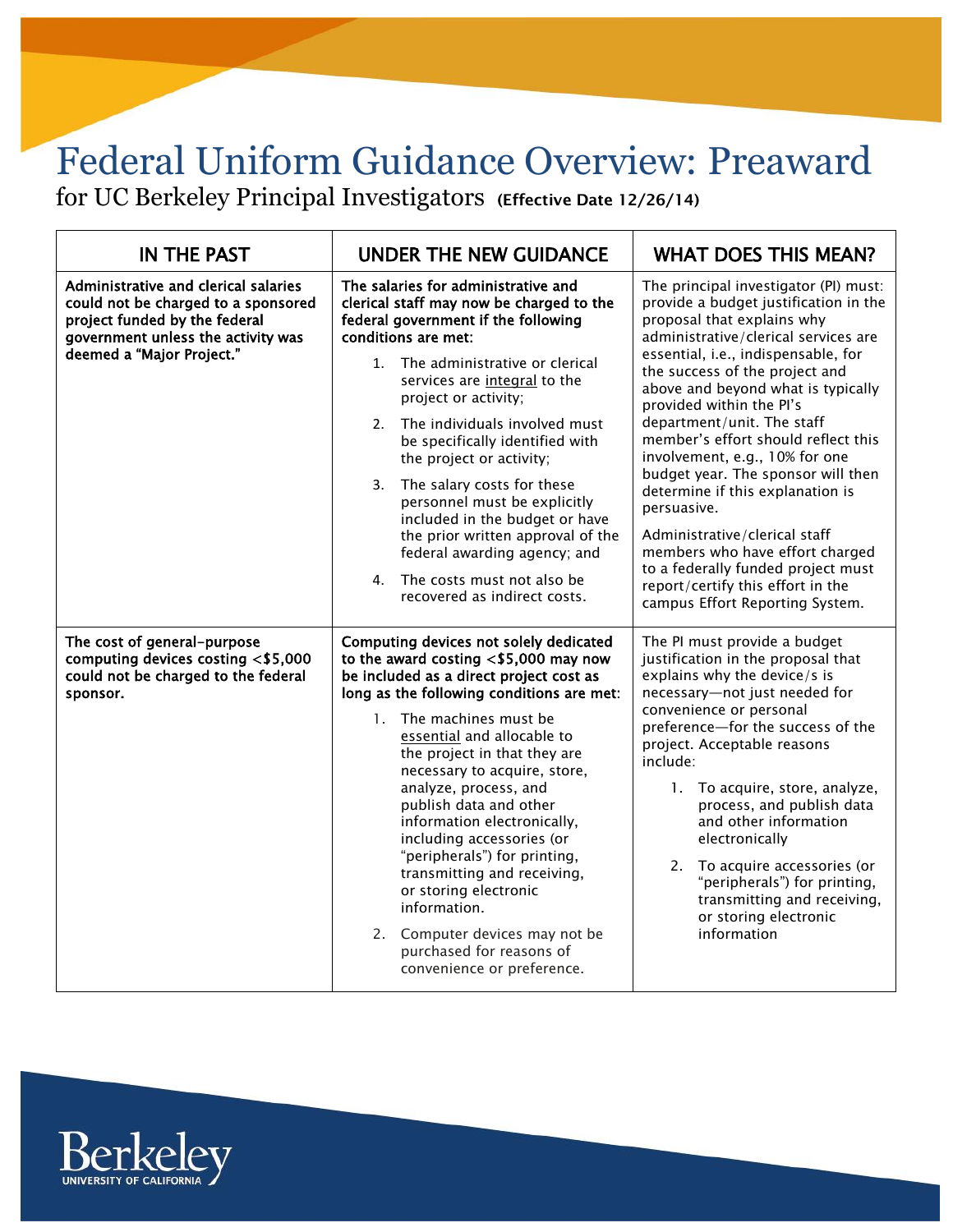| <b>IN THE PAST</b>                                                                                                                                                       | <b>UNDER THE NEW GUIDANCE</b>                                                                                                                                                                                                                                                                                                                                                                                                                                       | <b>WHAT DOES THIS MEAN?</b>                                                                                                                                                                                                                                                                                                                                                                                                                                                                                                                                                                                                                                                                                                                                                |
|--------------------------------------------------------------------------------------------------------------------------------------------------------------------------|---------------------------------------------------------------------------------------------------------------------------------------------------------------------------------------------------------------------------------------------------------------------------------------------------------------------------------------------------------------------------------------------------------------------------------------------------------------------|----------------------------------------------------------------------------------------------------------------------------------------------------------------------------------------------------------------------------------------------------------------------------------------------------------------------------------------------------------------------------------------------------------------------------------------------------------------------------------------------------------------------------------------------------------------------------------------------------------------------------------------------------------------------------------------------------------------------------------------------------------------------------|
| <b>Participant Support Costs were</b><br>allowable costs for NSF projects only<br>and were excluded from F&A<br>calculations.                                            | Other federal sponsors may allow<br>charges for participant support if the PI<br>obtains prior sponsor approval and the<br>project scope or work supports these<br>costs.<br>Under the Uniform Guidance, participant<br>support costs include stipends or<br>subsistence allowances, travel<br>allowances, and registration fees paid to<br>or on behalf of participants or trainees<br>(but not employees) in connection with<br>conferences or training projects. | When appropriate, PIs should<br>include participant support costs as<br>a specific line item on the project<br>budget. Such costs are limited to:<br>stipends or subsistence allowances,<br>travel allowances, and registration<br>fees paid to or on behalf of<br>participants or trainees (but not<br>employees) in connection with<br>conferences or training projects.<br>Participant costs should not be<br>included as part of a research<br>project budget unless the project<br>includes an educational or outreach<br>component. Human subject<br>payments are not considered<br>participant support costs.<br>Participant support costs should be<br>excluded from the F&A calculation<br>when UC Berkeley applies one of its<br>federally negotiated F&A rates. |
| Long-term visa costs were allowable.<br>This included visas (for example "J"<br>and "H-1B" visas) that enabled<br>individuals to obtain employment at<br>the University. | Short-term visa costs may be allowable.<br>The Uniform Guidance allows visas to be<br>charged to a federal award as part of the<br>cost of recruiting individuals who will<br>receive salary from the federal award.<br>Short-term, non-immigration visa costs<br>also are allowed for a specific period and<br>purpose as direct costs on federal<br>awards if these costs are critical and<br>necessary.                                                          | Provide a budget justification that<br>indicates that visa costs are<br>critical/necessary for the conduct<br>of the project.                                                                                                                                                                                                                                                                                                                                                                                                                                                                                                                                                                                                                                              |
| Federal agencies might not accept<br>the University's federally negotiated<br>F&A rate/s.                                                                                | The University's federally negotiated rate<br>must be accepted by all federal<br>sponsors.                                                                                                                                                                                                                                                                                                                                                                          | This means that a sponsor's<br>representative cannot require the PI<br>to use a rate different from<br>Berkeley's negotiated rate unless:<br>1. A different rate is required<br>by federal<br>statute/regulation or<br>2. The rate has been<br>approved by the federal<br>sponsor's head/delegate<br>and the justification for<br>this rate is made public.                                                                                                                                                                                                                                                                                                                                                                                                                |